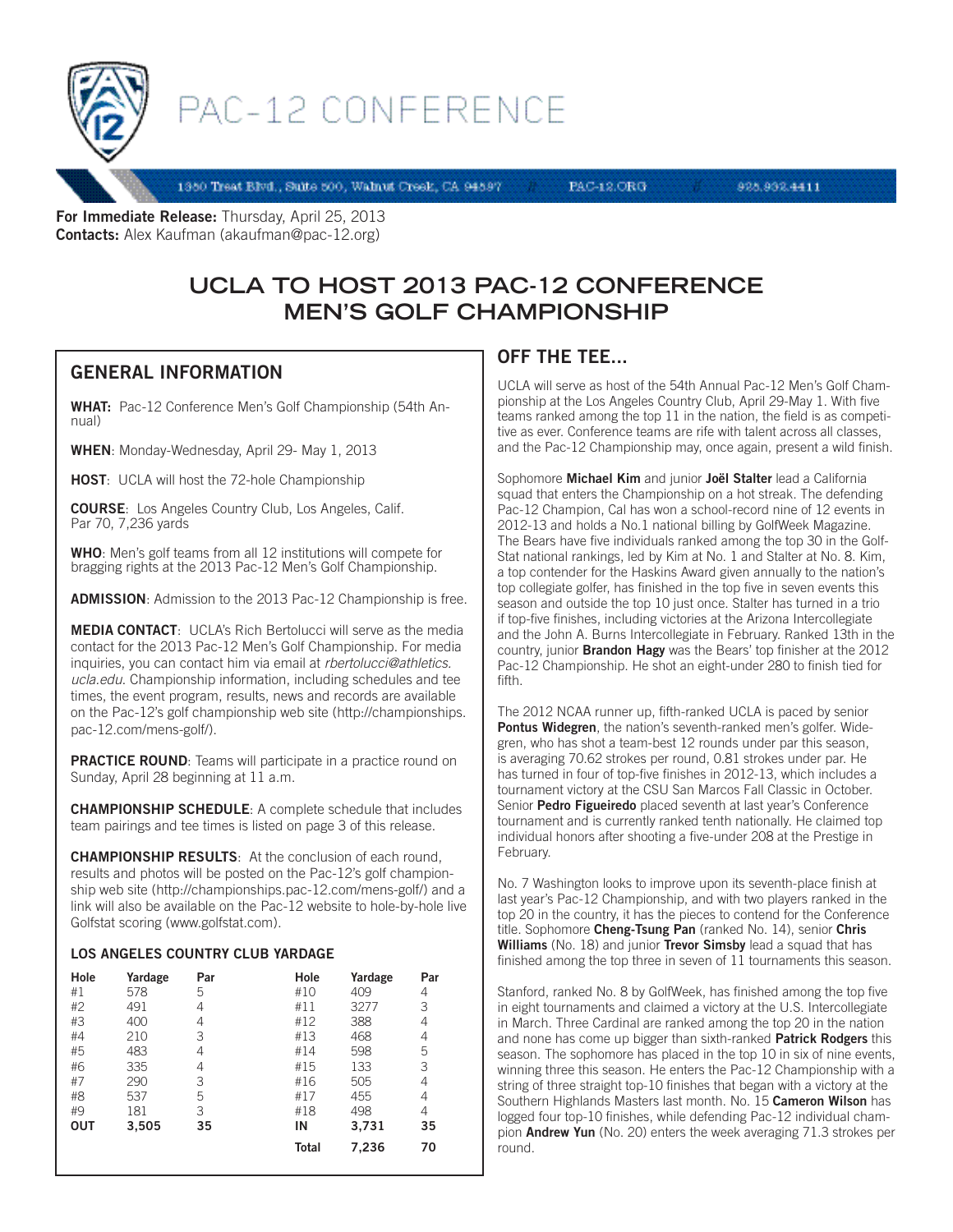Yun will attempt to become the first player to successfully defend his medalist honors since Arizona State's Paul Casey won three straight titles from 1998-2000.

USC has won a Pac-12 best 19 Conference Championships and will have the benefit of playing for number 20 in its own back yard. The Trojans field a young squad that brings plenty to the table in terms of firepower. Freshman standout Yi Keun Chang is ranked 38th by GolfStat, has finished among the top 10 in four of nine tournaments and shot a two-under 211 to win the North Ranch Intercollegiate in February. Sophomore **Anthony Paolucci** (No. 96) shot under par in three-consecutive tournaments earlier this season and posted top-10 finishes in each of them.

Oregon was denied its bid for a Pac-12 title when it fell to eventual champion California in a playoff last season. The upstart Ducks, led by sophomore **Rak Cho,** would relish a shot at redemption in 2013. They have placed among the top five in four of 11 tournaments this year, including a first-place finish at the Oregon Duck Invitational. They have placed in the top 10 in six-straight tournaments.

Meanwhile, Oregon State, which finished fifth at last year's Conference Championship, has posted five topfive finishes this year behind the play of seniors **David Fink** (No. 35) and **Nick Chianello** (No. 62). Arizona and Arizona State squared off in a number of tournaments during the regular season with mixed results. The Wildcats, paced by junior **Erik Oja**, have finished outside of the top 10 just once this season. Oja owns a team low 73.06 stroke average and has posted four top-10 finishes. The Sun Devils have relied on steady play from freshmen John Rahm (No. 43) and Max Rottluff en route to claiming four top-five finishes in 12 events. Colorado's Jason Burstyn, who carries a 72.2 stroke average into the Pac-12 Championship, is ranked No. 70 nationally by GolfStat. Redshirt junior Casey Halliday paces Utah with a 74.1 stroke average.

#### PAC-12 CHAMPIONSHIPS AT LOS ANGELES COUNTRY CLUB...

2013 marks the third time Los Angeles Country Club has hosted the Conference championship. The event was first held at LACC on May 17-18, 1963. Stanford won the team title, and USC's Kemp Richardson claimed individual medalist honors, becoming the sixth Trojan in as many seasons to do so. LACC hosted the event again in May 1983, with UCLA, led by individual co-champion Steve Pate, taking home the team title.

**BEN HOGAN AWARD...** Pac-12 is well represented with four players among the 10 semifinalists for the Ben Hogan Award. The most prestigious award in men's college golf, The Ben Hogan Award is presented annually to the top men's NCAA Division I, II or III, NAIA or NJCAA college golfer taking into account all collegiate and amateur competitions during the past 12-month period. The Ben Hogan Award list will be narrowed down to three finalists on Wednesday, May 8, with the winner announced Monday, May 20 prior to the start of the PGA TOUR's Crowne Plaza Invitational. The semifinalists are:

Julien Brun - So., TCU Albin Cho i- Jr., NC State Sean Dale - Sr., North Florida Michael Kim - So., California Cheng-Tsung Pan - So., Washington Patrick Rodgers - So., Stanford Brandon Stone - Fr., Texas Justin Thomas - So., Alabama Chris Williams - Sr., Washington Bobby Wyatt - Jr., Alabama

#### THE RANKINGS (as of April 23)

#### Golfweek/Sagarin Team Rankings (Top 10 and Pac-12):

- 1. CALIFORNIA
- 2. Alabama
- 3. Texas
- 4. New Mexico
- 5. UCLA
- 6. TCU
- 7. WASHINGTON
- 8. STANFORD
- 9. Georgia Tech
- 11. USC
- 44. OREGON
- 47. ARIZONA STATE
- 51. OREGON STATE
- 63. ARIZONA
- 68. COLORADO
- 71. WASHINGTON STATE
- 133. UTAH

#### Golfweek/Sagarin Individual Rankings (No. 1 and Pac-12 top 100):

- 1. Michael Kim, California
- 6. Patrick Rodgers, Stanford
- 11. Cheng-Tsung Pan, Washington
- 12. Joel Stalter, California
- 13. Pontus Widegren, UCLA
- 14. Pedro Figueiredo, UCLA
- 15. Cameron Wilson, Stanford
- 17. Chris Williams, Washington
- 21. Michael Weaver, California
- 22. Brandon Hagy, California
- 26. Max Homa, California
- 34. Yi Keun Chang, USC
- 36. Andrew Yun, Stanford
- 43. Jon Rahm, Arizona St
- 55. Manav Shah, UCLA
- 58. Jonathan Garrick, UCLA
- 66. Sam Smith, USC
- 74. Anthony Paolucci, USC
- 77. Anton Arboleda, UCLA
- 85. David Boote, Stanford

#### 2012-13 PAC-12 GOLFERS OF THE MONTH

September - Max Homa, California October - Michael Kim, California February - Joël Stalter, California March - Michael Kim, California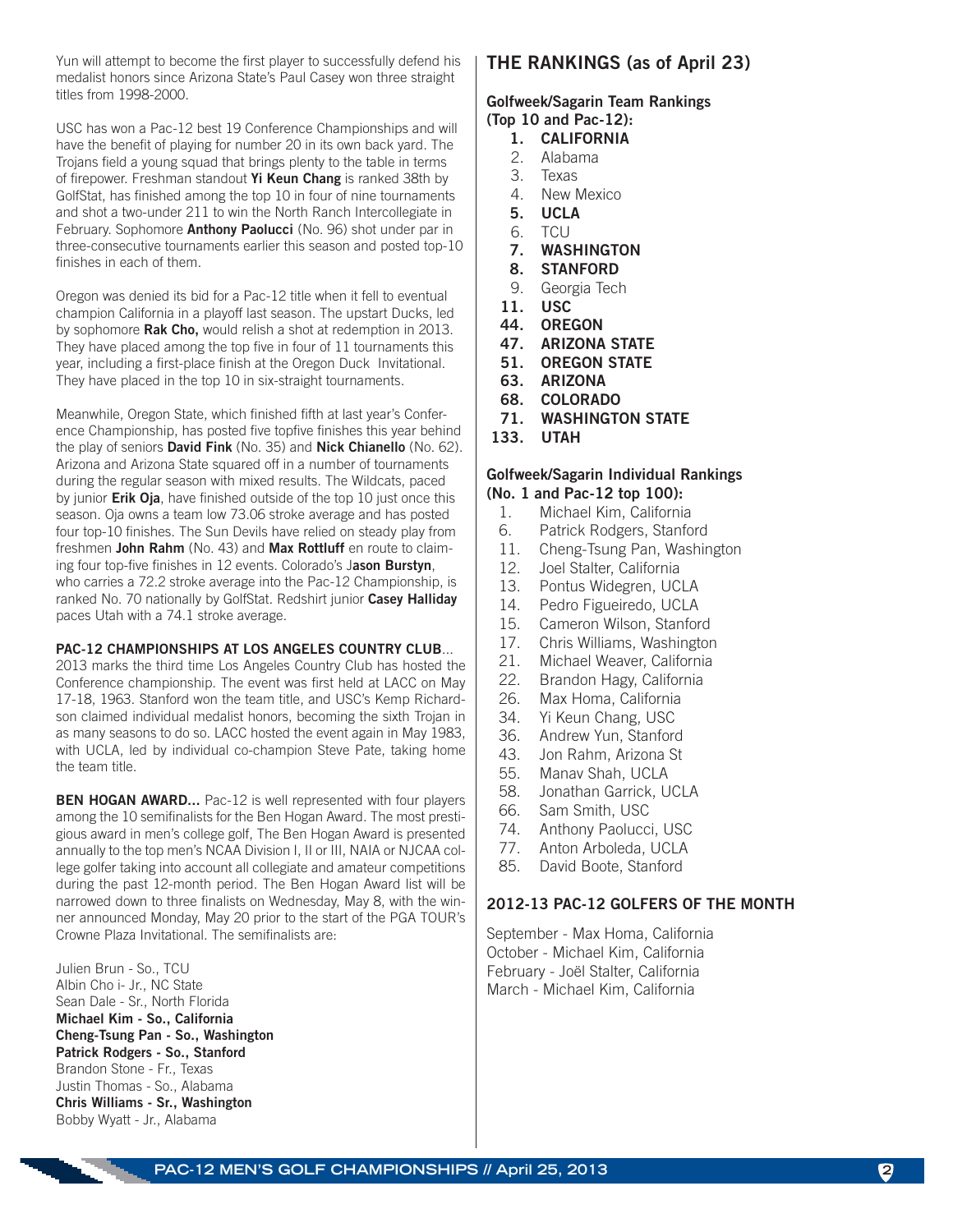#### 2013 CHAMPIONSHIP SCHEDULE OF EVENTS

**SCHEDULE:** A practice round will take place on Sunday, April 28 at 11 a.m. before the tournament beings on Friday morning. Monday's Tee times will be off No. 1 and No. 10 at 8:00 a.m., followed by the second round teeing off at 1:00 p.m. Tee times for Tuesday will begin at 8:00 a.m. off No. 1 and No. 10. Wednesday's round will begin at 8:00 a.m. off No. 1 and No. 10 with pairings decided by order of finish.

#### TEAM PAIRINGS AND TEE TIMES

| 1st Tee               |                                          |
|-----------------------|------------------------------------------|
| Rd. 1/Rd. 2           |                                          |
| $8:00$ a.m./1:00 p.m. | California #6, Arizona #6, Washington #6 |
| $8:10$ a.m./1:10 p.m. | California #5, Arizona #5, Washington #5 |
| 8:20 a.m./1:20 p.m.   | California #4, Arizona #4, Washington #4 |
| $8:30$ a.m./1:30 p.m. | California #3, Arizona #3, Washington #3 |
| 8:40 a.m./1:40 p.m.   | California #2, Arizona #2, Washington #2 |
| 8:50 a.m./1:50 p.m.   | California #1, Arizona #1, Washington #1 |
| 9:00 a.m./2:00 p.m.   | Stanford #6, Colorado #6, UCLA #6        |
| $9:10$ a.m./2:10 p.m. | Stanford #5. Colorado #5. UCLA #5        |
| 9:20 a.m./2:20 p.m.   | Stanford #4, Colorado #4, UCLA #4        |
| 9:30 a.m./2:30 p.m.   | Stanford #3, Colorado #3, UCLA #3        |
| 9:40 a.m./2:40 p.m.   | Stanford #2, Colorado #2, UCLA #2        |
| 9:50 a.m./2:50 p.m.   | Stanford #1, Colorado #1, UCLA #1        |
|                       |                                          |

#### 10th Tee Rd. 1/Rd. 2

| $\mathbb{R} \cup \mathbb{R} \cup \mathbb{R} \cup \mathbb{R}$ |                                           |
|--------------------------------------------------------------|-------------------------------------------|
| $8:00$ a.m./1:00 p.m.                                        | Utah #6, Oregon #6, Washington State #6   |
| $8:10$ a.m./1:10 p.m.                                        | Utah #5, Oregon #5, Washington State #5   |
| 8:20 a.m./1:20 pm.                                           | Utah #4, Oregon #4, Washington State #4   |
| 8:30 a.m./1:30 p.m.                                          | Utah #3, Oregon #3, Washington State #3   |
| 8:40 a.m./1:40 p.m.                                          | Utah #2, Oregon #2, Washington State #2   |
| 8:50 a.m./1:50 p.m.                                          | Utah #1, Oregon #1, Washington State #1   |
| 9:00 a.m./2:00 p.m.                                          | Arizona State #6, USC #6, Oregon State #6 |
| 9:10 a.m./2:10 p.m.                                          | Arizona State #5, USC #5, Oregon State #5 |
| 9:20 a.m./2:20 p.m.                                          | Arizona State #4, USC #4, Oregon State #4 |
| 9:30 a.m./2:30 p.m.                                          | Arizona State #3, USC #3, Oregon State #3 |
| 9:40 a.m./2:40 p.m.                                          | Arizona State #2, USC #2, Oregon State #2 |
| 9:50 a.m./2:50 p.m.                                          | Arizona State #1, USC #1, Oregon State #1 |

**TOURNAMENT SCORING:** The top-five individuals from each team with the lowest scores for any 18-hole round constitute the scoring members of the six member team for that given round. The team championship will be awarded to the squad with the lowest total combined score for all rounds.

#### LAST YEAR IN PAC-12 MEN'S GOLF

#### PAC-12 PACE OF PLAY TIPS

- First person to putt out should immediately go to the next tee. In groups of four, first two players to putt out should go immediately to the next tee and tee off.
- Recommend and encouraged that the first player to putt out has the honor on the next tee and should immediately tee off as soon as all players have holed out.
- Second to last person in group can get the flagstick. Others move toward next tee.
- Build a pre-shot routine that is well under 40 seconds so you don't ever have to worry about being "on the clock."
- Play ready golf if someone isn't quite ready to play for whatever reason, help them out and be ready to go before them. Work together.
- Walk quickly.
- Watch errant shots for the entire group so any searches can be quick.
- Take a rake into the bunker with you.
- Elect to "finish" on the green whenever you can.
- It is okay to leave your ball on the green, unmarked, if the ball is out of the way of other players' lines. This will allow you to immediately get into your putt when it is your turn.
- Place your bag between the hole and the next tee to avoid back tracking.
- Check pin sheet, wind, and yardage books before it is your turn to hit. Do it as you are walking to your ball. Be ready when it is your turn.
- If you have the shortest drive or are furthest from the hole after the shot to the green, you need to walk quicker and be ready first.
- Hit a provisional ball whenever it may be possibly needed.
- Walk ahead to the lay up area when another player has to wait to go for a Par 5.
- If there is no Rules Official close by, proceed under Rule 3-3 and play two balls.

For the second straight year, the Pac-12 Men's Golf Championship was decided on extra holes as the sixth-ranked CALIFORNIA Golden Bears rallied to defeat the 11th-ranked OREGON Ducks at Trysting Tree Golf Club in Corvallis, Ore., for their first-ever Conference title. California, which trailed Oregon by six strokes entering the final round of competition, needed a 25-foot birdie putt from sophomore **Brandon Hagy** on the final hole of regulation to force the playoff. Hagy finished the final round with a 4-under 68 to pace the Bears. California finished regulation at 12-under (1428), while Oregon carded a 2-over 362 in the final round to match the Bears at 12-under for the Championship. The teams started on No. 18 for the first playoff hole and each posted a team score of 1-over. The playoff continued on No. 16 where California posted a 1-under, thanks to another birdie by Hagy, to Oregon's 4-over to capture the title.

STANFORD junior Andrew Yun won the Pac-12 individual title, marking the 12th time a Cardinal claimed medalist honors. Yun fired a final round 4-under 68 to finish the championship at 13-under 275 (68-70-69-68), two strokes ahead of Oregon's Daniel Miernicki.

The Pac-12 had eight teams earn bids to compete at the 2012 NCAA Men's Golf Championships in one of six regional tournaments. Six teams went on to advance to the NCAA Championships, most among all conferences. UCLA, California, WASHINGTON and OREGON finished among the top eight teams in stoke-play competition and advanced to match-play round that determined the NCAA Champion. For the second straight year, UCLA sophomore Patrick Cantlay was the top Pac-12 individual finisher at the NCAA Championships, finishing in a tie for fourth with a 1-under 212 (74-72-66). Cantlay was named recipient of the Ben Hogan Award, which recognizes the top amateur and collegiate golfer.

Pac-12 Freshman of the Year honors went to Stanford's Patrick Rodgers, while Oregon senior Eugene Wong was named the Pac-12 Player of the Year. California coach Steve Desimone was tabbed Pac-12 Coach of the Year after guiding the Bears to a school-record six victories during the season.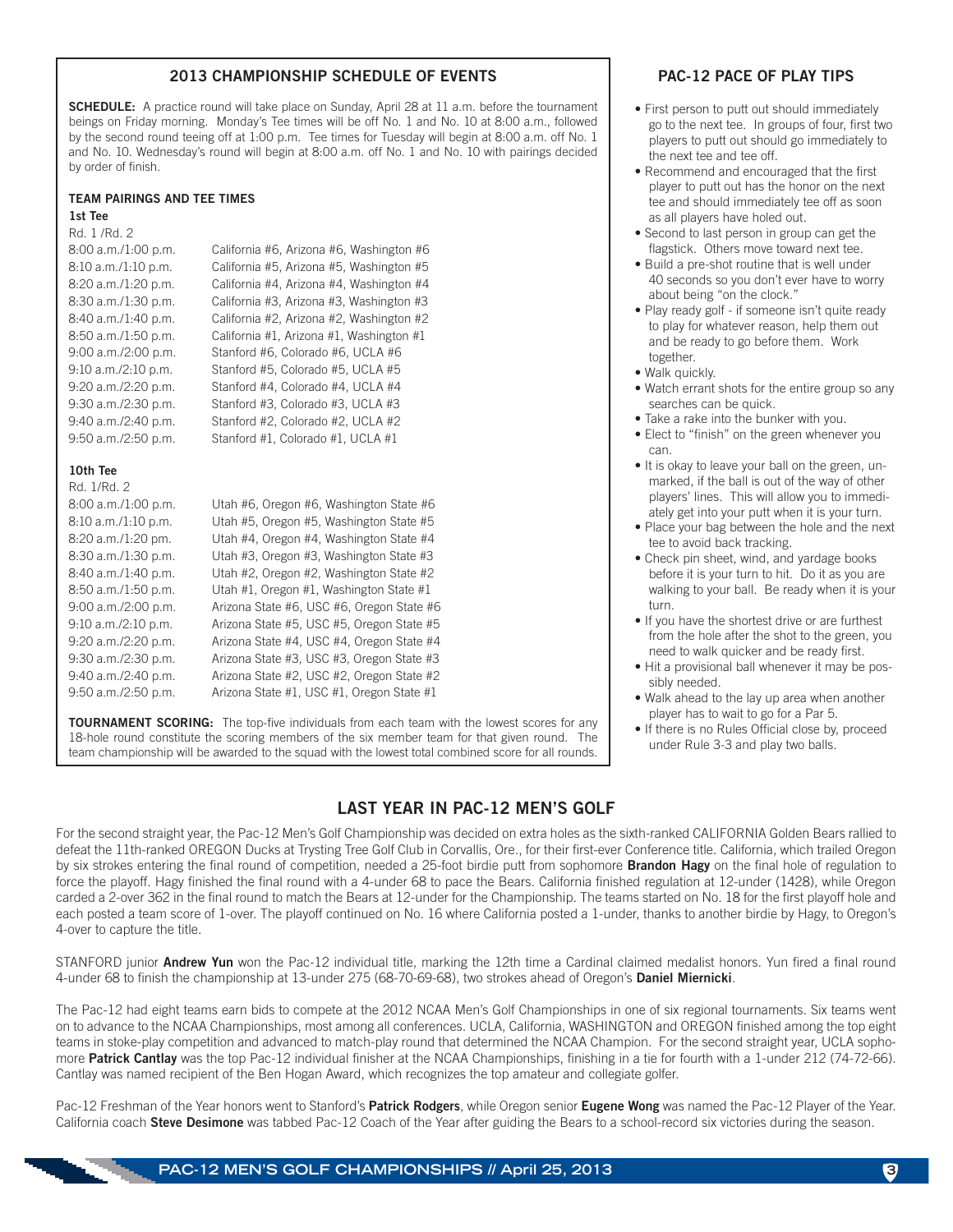#### 2013 Championship Review Pac-12 Men's Golf Championship (53rd Annual) April 27-29 – Corvallis, Ore. Trysting Tree Golf Club

#### TEAM RESULTS

|    | 1. California  359-365-348-356--1428  -12       |
|----|-------------------------------------------------|
|    | Oregon  364-358-344-362--1428  -12              |
|    |                                                 |
| 4. | UCLA367-352-351-363--1433-7                     |
| 5. | Oregon State 362-365-353-367--1447+7            |
| 6. | Stanford 373-360-350-362--1448+8                |
|    | 7. Washington 368-366-369-364--1467+27          |
|    | 8. Colorado 368-369-367-367--1471+31            |
|    | 9. Washington State  371-362-363-387--1483  +43 |
|    |                                                 |
|    | 11. Arizona State  374-375-370-376--1499  +59   |
|    | 12. Utah382-382-375-375--1514+74                |
|    |                                                 |

#### INDIVIDUAL RESULTS

| 1.  | Andrew Yun, STAN  68-70-69-68--275-13          |  |
|-----|------------------------------------------------|--|
| 2.  | Daniel Miernicki, ORE 68-72-66-71--277-11      |  |
| 3.  | Sam Smith, USC 77-68-67-67--279 -9             |  |
|     | Eugene Wong, Oregon  69-68-69-73--279-9        |  |
| 5.  | Patrick Cantlay, UCLA 69-70-71-70--280-8       |  |
|     | Brandon Hagy, CAL  73-73-66-68--280 -8         |  |
| 7.  | Pedro Figueiredo, UCLA  71-69-71-70--281-7     |  |
| 8.  | Patrick Rodgers, STAN  73-74-65-70--282 -6     |  |
|     | Joel Stalter, CAL 71-70-72-70--283 -5          |  |
|     | Chris Williams, WASH  72-70-71-70--283 -5      |  |
| 11. | Nick Chianello, OSU  71-72-69-72--284 -4       |  |
| 12. | Jeffrey Kang, USC 73-70-71-71--283 -3          |  |
| 13. | Matt Rawitzer, OSU 75-70-69-73--287-1          |  |
|     | Anton Arboleda, UCLA 73-70-69-75--287-1        |  |
|     | Max Homa, CAL  72-74-69-72--287 -1             |  |
| 16. | Erik Oja, ARIZ 74-71-71-72--288 E              |  |
| 17. | Martin Trainer, USC  74-74-71-70-289  +1       |  |
|     | Marthias Schjoelberg, ASU  76-71-70-72--289 +1 |  |
| 19. | Alex Moore, OSU  76-74-69-71--290 +2           |  |
|     | Michael Kim, CAL 73-73-70-74--290 +2           |  |
| 21. | Steve Lim, USC 74-72-72-73--291 +3             |  |
|     | Anthony Paolucci, USC 70-72-75-74--291 +3      |  |
|     | Cheng-Tsung Pan, WASH 73-73-71-74--291 +3      |  |
|     | Andrew Vijarro, Oregon 79-72-68-72--291 +3     |  |
|     | Robbie Ziegler, Oregon  72-74-71-74--291 +3    |  |
| 26. | Jason Burstyn, COLO 77-72-71-72--292 +4        |  |
| 27. | David Oraee, COLO 74-70-76-73--293 +5          |  |
|     | Jeff Hamm, CAL  75-75-71-72--293 +5            |  |
|     | Myles Sullivan, Utah  76-73-72-72--293 +5      |  |
| 30. | Jonnie Motomochi, OSU  71-73-74-76--294 +6     |  |
|     | Jay Hwang, UCLA 79-69-69-77--294 +6            |  |
| 32. | Frank Frame, WSU  76-73-72-74--295 +7          |  |
|     | Jonathan Woo, Oregon 77-76-70-72--295 +7       |  |
|     | Tucker Wadkins, ARIZ  73-73-71-78--295 +7      |  |
| 35. | Trevor Simsby, WASH 73-72-78-73--296 +8        |  |
|     | Michael Anderson, WSU  73-74-70-79--296 +8     |  |
| 37. | David Fink, OSU  72-76-74-75--297  +9          |  |
|     | Ty Chambers, WASH 75-75-76-71--297 +9          |  |
|     | Derek Fribbs, COLO 73-75-73-76--297 +9         |  |
|     | Alex Kim, UCLA 75-74-71-77--297 +9             |  |
|     | 41. Trent Sanders, WSU  73-72-73-80--298 +10   |  |

#### 2013 Championship Review Pac-12 Men's Golf Championship (53rd Annual) April 27-29 – Corvallis, Ore. Trysting Tree Golf Club

#### INDIVIDUAL RESULTS (CONTINUED)

| 42. | Pontus Widegren, UCLA 79-76-73-71--299 +11        |  |
|-----|---------------------------------------------------|--|
| 43. | Kevin King, COLO  73-77-81-69--300 +12            |  |
|     | Ramsey Sahyoun, USC  78-76-75-71--300 +12         |  |
|     | Branden Dalton, WSU 73-72-74-81--300 +12          |  |
|     | Jin Song, ASU 78-72-74-76--300 +12                |  |
| 47. | Jarritt Foote, WSU 76-78-74-73--301 +13           |  |
|     | Beau Schoolcraft, COLO 74-76-74-77--301 +13       |  |
|     | Nick Sherwood, OSU  73-76-72-80--301 +13          |  |
|     | Charlie Hughes, WASH  75-76-73-77--301 +13        |  |
|     | David Chung, STAN  79-75-72-75--301 +13           |  |
|     | Juan Pablo Hernandez, ARIZ  73-74-79-75--301  +13 |  |
| 53. | Keelan Kilpatrick, CAL 70-77-76-79--302 +14       |  |
|     | Austin Quick, ASU  75-78-76-73--302 +14           |  |
|     | Gentry Hicks, Utah  78-72-77-75--302 +14          |  |
| 56. | David Lowe, ASU  76-76-74-77--303 +15             |  |
| 57. | Johnny Widmer, COLO  74-76-73-81--304 +16         |  |
|     | Philip Bagdade, ARIZ 77-78-79-70--304 +16         |  |
| 59. | Marcel Puyat, STAN  77-76-74-78--305 +17          |  |
|     | Ben Itterman, Oregon  78-72-78-77-305 +17         |  |
| 61. | Brandon Kida, Utah  75-78-75-78--306 +18          |  |
| 62. | Patrick Grimes, STAN  82-75-73-77--307 +19        |  |
|     | Kent Hagen, WSU 79-71-76-81--307 +19              |  |
|     | Spencer Fletcher, ASU 74-78-77-78--307 +19        |  |
| 65. | Daniel Engle, Utah  74-78-76-81--309 +21          |  |
| 66. | Cameron Palmer, ASU  77-78-76-79--310 +22         |  |
| 67. | Joe Webber, Utah  82-81-75-74--312 +24            |  |
|     | Brenden Redfern, ARIZ  77-80-80-75--312 +24       |  |
| 69. | Larry Iverson, WASH  78-79-80-76--313 +25         |  |
| 70. | Trent Redfern, ARIZ 85-76-78-77--316 +28          |  |
|     | Ben Bankhead, Utah  79-83-78-76--316 +28          |  |
|     | Cameron Wilson, STAN  76-66-A-72 -                |  |

#### 2012 NCAA TEAM RESULTS

(Top-eight teams and other Pac-12 finishers)

|  | 2. UCLA 289-287-285--861 +9          |  |
|--|--------------------------------------|--|
|  |                                      |  |
|  | 4. CALIFORNIA 295-289-287--871+19    |  |
|  | San Diego State  292-295-284--871+19 |  |
|  | 6. WASHINGTON  296-286-290--872+20   |  |
|  | 7. OREGON 291-294-288--873 +21       |  |
|  | 8. Kent State 293-291-291--875+23    |  |
|  |                                      |  |
|  |                                      |  |
|  | 15. USC 298-286-296--880 +28         |  |
|  | 19. STANFORD 293-302-290--885+33     |  |
|  |                                      |  |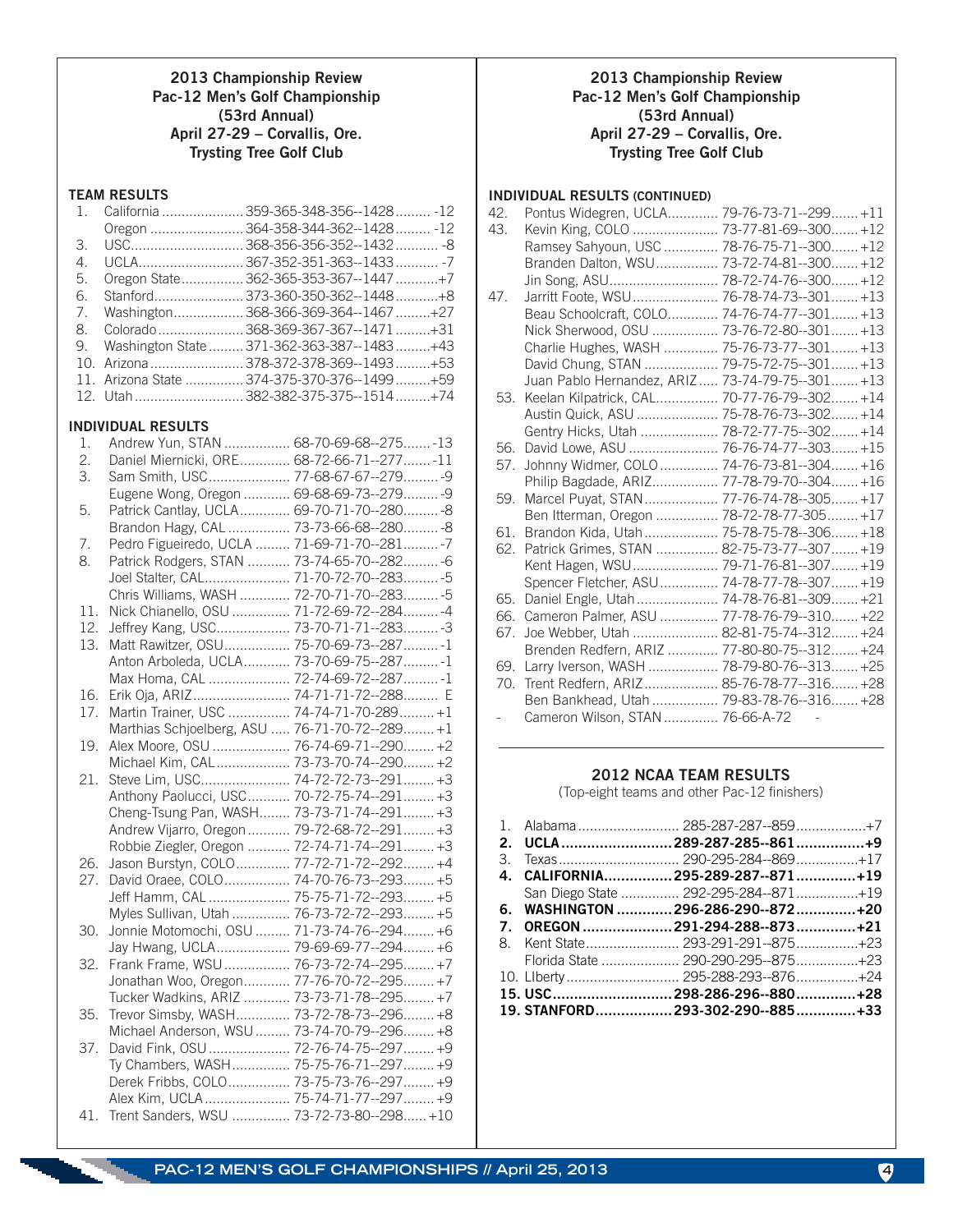# **CHAMPIONS**

| 1960<br>1961<br>1962<br>1963<br>1964<br>1965<br>1966<br>1967<br>1968<br>1969<br>1970<br>1971<br>1972<br>1973<br>1974<br>1975<br>1976<br>1977 | Stanford<br>Washington<br>USC<br>Washington<br><b>USC</b><br>USC<br>USC<br><b>USC</b><br>Stanford<br><b>USC</b><br>Stanford<br>USC<br>USC<br><b>USC</b><br>Stanford<br><b>USC</b><br>Oregon (North)<br>USC (South)<br>Oregon (North) |
|----------------------------------------------------------------------------------------------------------------------------------------------|--------------------------------------------------------------------------------------------------------------------------------------------------------------------------------------------------------------------------------------|
| 1978                                                                                                                                         | Stanford (South)                                                                                                                                                                                                                     |
| 1979                                                                                                                                         | USC                                                                                                                                                                                                                                  |
| 1980                                                                                                                                         | Arizona State                                                                                                                                                                                                                        |
| 1981                                                                                                                                         | <b>USC</b>                                                                                                                                                                                                                           |
| 1982                                                                                                                                         | Arizona State                                                                                                                                                                                                                        |
| 1983                                                                                                                                         | <b>UCLA</b>                                                                                                                                                                                                                          |
| 1984                                                                                                                                         | <b>UCLA</b>                                                                                                                                                                                                                          |
| 1985                                                                                                                                         | <b>USC</b>                                                                                                                                                                                                                           |
| 1986                                                                                                                                         | <b>UCLA</b>                                                                                                                                                                                                                          |
| 1987                                                                                                                                         | <b>USC</b>                                                                                                                                                                                                                           |
| 1988                                                                                                                                         | Arizona                                                                                                                                                                                                                              |
| 1989                                                                                                                                         | Washington                                                                                                                                                                                                                           |
| 1990                                                                                                                                         | Arizona State                                                                                                                                                                                                                        |
| 1991                                                                                                                                         | Arizona State                                                                                                                                                                                                                        |
| 1992                                                                                                                                         | Arizona                                                                                                                                                                                                                              |
| 1993                                                                                                                                         | Stanford                                                                                                                                                                                                                             |
| 1994                                                                                                                                         | Arizona State                                                                                                                                                                                                                        |
| 1995                                                                                                                                         | Stanford                                                                                                                                                                                                                             |
| 1996                                                                                                                                         | Arizona State                                                                                                                                                                                                                        |
| 1997                                                                                                                                         | Arizona State<br>Arizona State                                                                                                                                                                                                       |
| 1998                                                                                                                                         | Arizona State                                                                                                                                                                                                                        |
| 1999                                                                                                                                         | Arizona State                                                                                                                                                                                                                        |
| 2000                                                                                                                                         | Arizona State                                                                                                                                                                                                                        |
| 2001                                                                                                                                         | <b>USC</b>                                                                                                                                                                                                                           |
| 2002                                                                                                                                         | <b>USC</b>                                                                                                                                                                                                                           |
| 2003                                                                                                                                         | <b>UCLA</b>                                                                                                                                                                                                                          |
| 2004                                                                                                                                         | Arizona                                                                                                                                                                                                                              |
| 2005                                                                                                                                         | Washington                                                                                                                                                                                                                           |
| 2006                                                                                                                                         | <b>UCLA</b>                                                                                                                                                                                                                          |
| 2007                                                                                                                                         | <b>USC</b>                                                                                                                                                                                                                           |
| 2008                                                                                                                                         | Arizona State                                                                                                                                                                                                                        |
| 2009                                                                                                                                         | Washington                                                                                                                                                                                                                           |
| 2010                                                                                                                                         | Washington                                                                                                                                                                                                                           |
| 2011                                                                                                                                         | USC                                                                                                                                                                                                                                  |
| 2012                                                                                                                                         | California                                                                                                                                                                                                                           |

# PAC-12 TEAM **ALL-CONFERENCE HONORS**

PAC-12 GOLFER OF THE YEAR

#### PAC-12 FRESHMAN OF THE YEAR

 Scott Simpson, Jr., USC Scott Simpson, Sr., USC Brent Murray, Sr., ORE Scott Watkins, Sr., ASU Corey Pavin, So., UCLA Tom Pernice, Jr., UCLA Ron Commans, Sr., USC Dan Forsman, Sr., ASU Corey Pavin, Sr., UCLA Steve Pate, Jr., UCLA Sam Randolph, So., USC Duffy Waldorf, Sr., UCLA Sam Randoplh, Sr., USC Bill Mayfair, Jr., ASU Larry Silveira, Sr., ARIZ Robert Gamez, Jr., ARIZ Phil Mickelson, So., ASU Phil Mickelson, Jr., ASU Phil Mickelson, Sr., ASU David Berganio, Sr., ARIZ Todd Demsey, Sr., ASU Tiger Woods, Fr., STAN Tiger Woods, So., STAN Chris Hanell, Sr., ASU Rory Sabbatini, Sr., ARIZ Joel Kribel, Sr., STAN Paul Casey, Jr., ASU Ricky Barnes, So., ARIZ Jeff Quinney, Sr., ASU Kevin Stadler, Sr., USC Ricky Barnes, Sr., ARIZ Chris Nallen, Sr., ARIZ Alejandro Canizares, Jr., ASU Alejandro Canizares, Sr., ASU Rob Grube, So., STAN Niklas Lemke, Sr., ASU Jamie Lovemark, Fr., USC 2008 Kevin Chappell, Sr., UCLA 2009 Matt Giles, So., USC Nick Taylor, Jr., WASH 2010 Nick Taylor, Sr., WASH Eugene Wong, Jr., ORE 2011 Patrick Cantlay, Fr., UCLA 2012 Eugene Wong, Sr., ORE John Lepak, OSU Ricky Barnes, ARIZ Hunter Mahan, USC Ben Hayes, USC Alejandro Canizares, ASU Michael Wilson, CAL Henry Liaw, ARIZ Rob Grube, STAN Erik Flores, UCLA Jamie Lovemark, USC 2008 Sihwan Kim, STAN 2009 Gregor Main, UCLA 2010 T.J. Vogel, USC Chris Williams, WASH 2011 Patrick Cantlay, UCLA 2012 Patrick Rodgers, STAN NCAA TEAM CHAMPIONS FROM THE PAC-12 1990 Arizona State NCAA INDIVIDUAL CHAMPIONS FROM THE PAC-12 Frank Tatum, Jr., STAN Hale Irwin, COLO Scott Simpson, USC Scott Simpson, USC Ron Commans, USC Jim Carter, ASU Phil Mickelson, ASU Phil Mickelson, ASU Phil Mickelson, ASU Todd Demsey, ASU

> Tiger Woods, STAN Alejandro Canizares, ASU James Lepp, WASH Jamie Lovemark, USC Kevin Chappell, UCLA

#### PAC-12 INDIVIDUAL **CHAMPIONS**

| 1958 | Alan Geiberger, USC     | 286  |
|------|-------------------------|------|
|      |                         |      |
| 1959 | Alan Geiberger, USC     | 288  |
| 1960 | Pete Choate, STAN       | 293  |
|      |                         |      |
| 1961 | Clint Names, WASH       | 286  |
| 1962 | Pete Choate, STAN       | 290  |
|      |                         |      |
| 1963 | Dave Stockton, USC      | 288  |
| 1964 | Sherman Finger, USC     | 280  |
|      |                         |      |
| 1965 | Sherman Finger, USC     | 286  |
| 1966 | Sherman Finger, USC     | 291  |
|      |                         |      |
| 1967 | Kemp Richardson, USC    | 282  |
| 1968 | Kemp Richardson, USC    | 290  |
|      |                         |      |
| 1969 | Bob Allard, OSU         | 289  |
|      | Bruce Osborne, USC      | 289  |
|      |                         |      |
|      | S. Adelman, STAN        | 289  |
| 1970 |                         | 291  |
|      | Pete Lazzlo, UCLA       |      |
|      | Allan Tapie, USC        | 291  |
|      | Gary Sanders, USC       | 291  |
|      |                         |      |
|      | Craig Griswold, ORE     | 291  |
| 1971 | Scott Masingill, OSU    | 292  |
|      |                         |      |
| 1972 | Craig Griswold, ORE     | 290  |
|      | Mark Pfeil, USC         | 274  |
| 1973 |                         |      |
| 1974 | Peter Jacobsen, ORE     | 280  |
| 1975 | Scott Simpson, USC      | 290  |
|      |                         |      |
| 1976 | Peter Jacobsen, ORE (N) | 209  |
|      | Scott Simpson, USC (S)  | 214  |
|      |                         |      |
| 1977 | Phil Currie, ORE (N)    | 215  |
|      |                         |      |
|      | Mike Peck, STAN (S)     | 288  |
|      | Larry Collins, USC (S)  | 288  |
| 1978 | Brent Murray, ORE       | 286  |
|      |                         |      |
|      | Mike Peck, STAN         | 286  |
| 1979 | Scott Watkins, ASU      | 277  |
|      |                         |      |
|      | Dan Croonquist, ASU     | 277  |
|      |                         |      |
| 1980 | Jim Bertoncino, ASU     | 280  |
|      | Jack Skilling, STAN     | 280  |
|      |                         |      |
|      | Craig Steinberg, USC    | 280  |
| 1981 | Dan Forsman, ASU        | 283  |
|      |                         |      |
|      | Tony Grimes, ASU        | 283  |
| 1982 | Corey Pavin, UCLA       | 273  |
|      |                         | 290  |
| 1983 | Steve Pate, UCLA        |      |
|      | Sam Randolph, USC       | 290  |
| 1984 |                         |      |
|      | Paul Nolen, ARIZ        | 276  |
|      | Mike Blewett, USC       | 276  |
| 1985 | Duffy Waldorf, UCLA     | 279  |
|      |                         |      |
| 1986 | Don Walsworth, STAN     | 296  |
| 1987 | Larry Silveira, ARIZ    | 289  |
|      |                         |      |
| 1988 | O.D. Vincent, WASH      | 214  |
| 1989 | Christian Cevaer, STAN  | 203  |
|      |                         |      |
| 1990 | Phil Mickelson, ASU     | 278  |
| 1991 | Manny Zerman, ARIZ      | 278  |
|      |                         |      |
| 1992 | Christian Cevaer, STAN  | 276  |
| 1993 | Jason Gore, ARIZ        | 284  |
|      |                         |      |
| 1994 | Jason Gore, ARIZ        | 287  |
| 1995 | Charlie Wi, CAL         | 279  |
|      |                         |      |
| 1996 | Tiger Woods, STAN       | 270  |
| 1997 | Scott Johnson, ASU      | 278  |
|      |                         |      |
| 1998 | Paul Casey, ASU         | 283  |
| 1999 | Paul Casey, ASU         | 265* |
|      |                         |      |
| 2000 | Paul Casey, ASU         | 265* |
| 2001 | Ricky Barnes, ARIZ      | 268  |
| 2002 | Jim Seki, STAN          |      |
|      |                         | 284  |
| 2003 | John Merrick, UCLA      | 276  |
|      |                         |      |
| 2004 | Henry Liaw, ARIZ        | 279  |
| 2005 | Erik Olson, WASH        | 276  |
|      |                         |      |
| 2006 | Daniel Im, UCLA         | 277  |
| 2007 | Jamie Lovemark, USC     | 269  |
|      |                         |      |
| 2008 | Creighton Honeck, ARIZ  | 281  |
| 2009 | Darren Wallace, WASH    | 277  |
|      | Eric Mina, CAL          |      |
| 2010 |                         | 268  |
| 2011 | Martin Trainer, USC     | 275  |
| 2012 | Andrew Yun, STAN        | 275  |

\* Lowest 72-hole individual total in Pac-10 Championship history.

**PAC-12 MEN'S GOLF CHAMPIONSHIPS // April 25, 2013** 

1938 Stanford 1939 Stanford 1941 Stanford 1942 Stanford 1946 Stanford 1953 Stanford 1988 UCLA

1992 Arizona 1994 Stanford 1996 Arizona State 2004 California 2007 Stanford 2008 UCLA